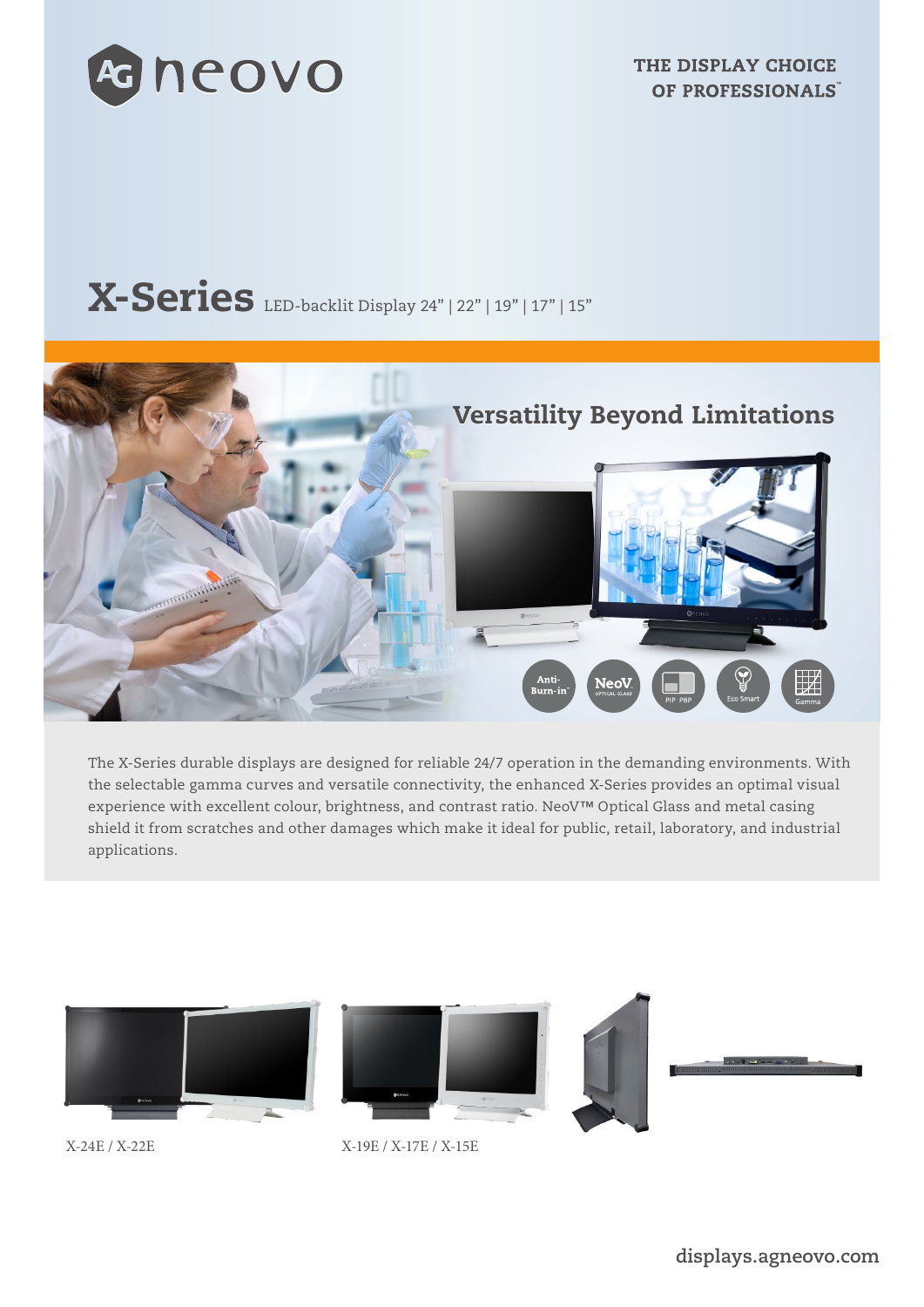





 **Others AG Neovo X-Series**

# **Enhanced Gamma Selection**

Selectable gamma curves visually optimise different kinds of images. The AG Neovo specialised image settings enhance colour, brightness, sharpness and contrast ratio, allowing the X-Series to improve the light, shadows and colour balance of videos.

# **Versatility, Productivity and Compatibility**

Visualize critical data and engage with multiple video sources and PC applications with versatile connectivity options, including DisplayPort and HDMI, and PiP/PbP to increase productivity and efficiency. Selectable aspect ratio and zoom functions provide compatibility with different video sources.





# **High Reliability**

Designed for 24/7 operation, these durable metal-housed displays protected with NeoV™ Optical Glass take advantage of superior components to ensure a long product lifetime.

### Features

- LED-backlit technology with 1920 x 1080 / 1280 x 1024 / 1024 x 768 resolutions
- VA panel technology ensures accurate colours and offers high contrast ratios EcoSmart Sensor automatically adjusts brightness level according to with wide viewing angles (15" only)
- Anti-Burn-in<sup>TM</sup> technology prevents image ghosting
- NeoVTM Optical Glass and metal housing for excellent cleanability and protection
- Durable metal housing
- Crisp 20,000,000 dynamic contrast ratio
- PiP/PbP functions enable multi-source viewing simultaneously
- Image enhancer: Deinterlace / Noise Reduction
- Versatile connectivity: DisplayPort, HDMI, DVI, VGA
- Front-sided IP22 Compliant (IEC 60529 Standard) (24", 22", 19" and  $17"$  only)
- ambient lighting conditions
- Flicker-free display technology reduces eye discomfort
- Built-in speakers
- Selectable gamma curves optimise different kinds of images
- Lockable control keys to prevent tampering in public environments
- Designed and developed for continous 24/7 operation
- Premium-grade panel for high reliability and long product lifetime
- Available also in white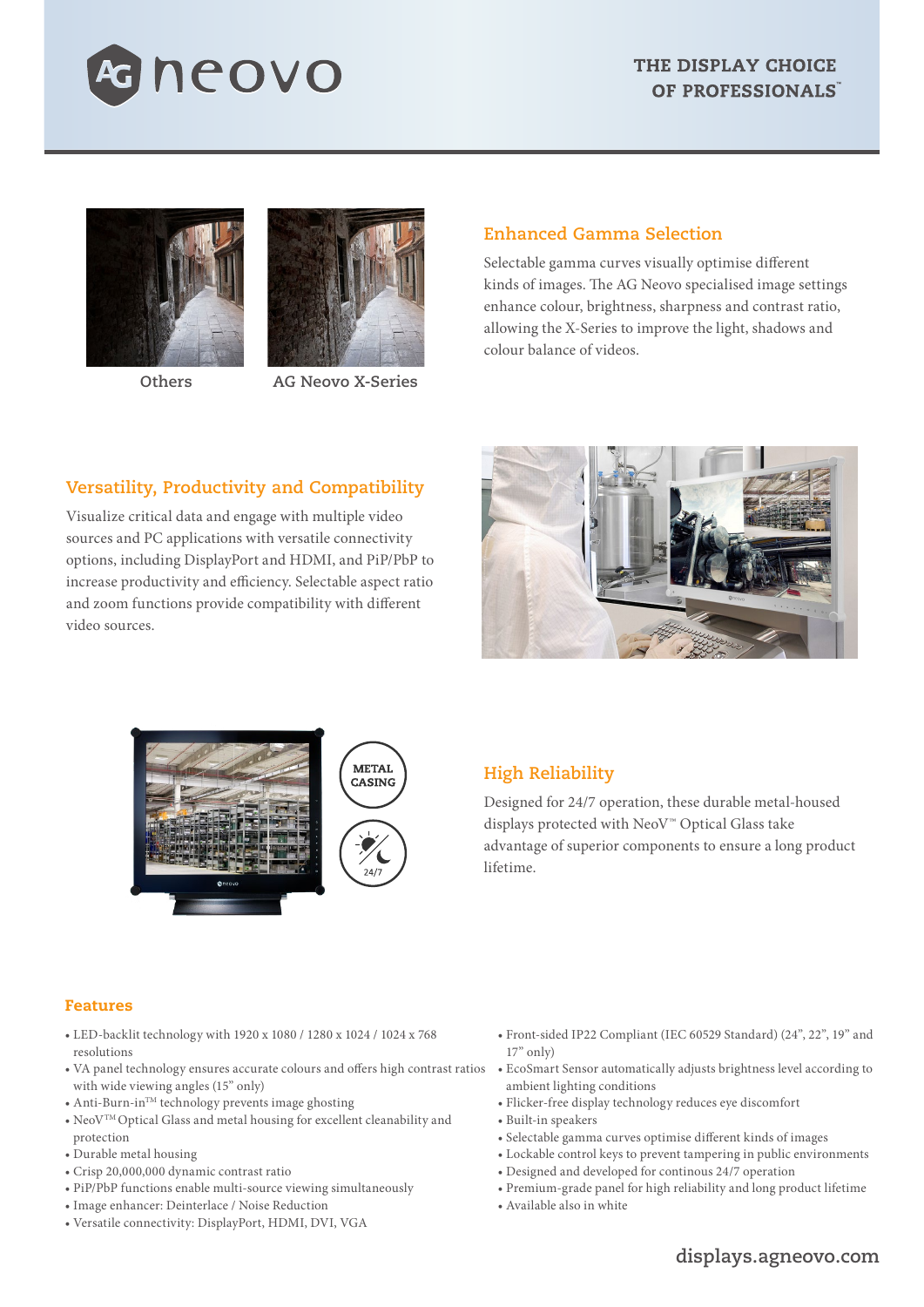





#### Specifications X-24E X-22E **Panel** Panel Type Panel Size Max. Resolution Pixel Pitch Brightness Contrast Ratio Viewing Angle (H/V) Display Colour Response Time LED-Backlit TFT LCD (TN Technology) 23.5" FHD 1920 x 1080 0.272 mm 300 cd/m2 20,000,000:1 (DCR) 170°/160° 16.7M 3 ms LED-Backlit TFT LCD (TN Technology) 21.5" FHD 1920 x 1080 0.248 mm 250 cd/m2 20,000,000:1 (DCR) 170°/160° 16.7M 3 ms **Frequency (H/V)** H Freq. V Freq. 24 kHz-83 kHz 50 Hz-75 Hz 24 kHz-83 kHz 50 Hz-75 Hz **Input** DisplayPort HDMI DVI VGA x 1 1.4 x 1 24-Pin DVI-D x 1 15-Pin D-Sub x 1 x 1 1.4 x 1 24-Pin DVI-D x 1 15-Pin D-Sub x 1 **Audio** Audio In Internal Speaker Stereo Audio Jack (3.5 mm) 2W x 2 Stereo Audio Jack (3.5 mm) 2W x 2 **Power** Power Supply Power Requirements On Mode Stand-by Mode Off Mode External DC 12V, 3.33A 19W (On)  $\geq 0.5$ W  $< 0.5W$ External DC 12V, 3.33A 20W (On)  $\sim 0.5$ W  $< 0.5W$ **NeoVTM Optical Glass** Thickness Reflection Rate Transmission Rate Hardness 3.0 mm (0.12")  $< 1\%$  $\sim$  97% > 9H 3.0 mm (0.12")  $< 1\%$  $\sim$  97% > 9H **Operating Conditions** Temperature Humidity 0°C-40°C (32°F-104°F) 10%-90% (non-condensing) 0°C-40°C (32°F-104°F) 10%-90% (non-condensing) **Storage Conditions** Temperature Humidity -20°C-60°C (-4°F-140°F) 5%-95% (non-condensing) -20°C-60°C (-4°F-140°F) 5%-95% (non-condensing) **Mounting** VESA FPMPMI Yes (100 x 100 mm & 75 x 75 mm) Yes (100 x 100 mm & 75 x 75 mm) **Stand** Tilt  $\begin{array}{c|c} 0^{\circ} \text{ to } 15^{\circ} \end{array}$  **Stand**  $\begin{array}{c} 0^{\circ} \text{ to } 15^{\circ} \end{array}$ **Security** Kensington Security Slot Yes Yes **Dimensions** w/Base (W x H x D) Packaging (W x H x D) 562.4 x 396.8 x 155.0 mm (22.1" x 15.6" x 6.1") 672.0 x 517.0 x 204.0 mm (26.5" x 20.4" x 8.0") 513.2 x 368.5 x 155.0 mm (20.2" x 14.5" x 6.1") 614.0 x 477.0 x 204.0 mm (24.2" x 18.8" x 8.0") **Weight** w/Base Packaging Weight 7.8 kg (17.2 lb) 10.0 kg (22.0 lb) 6.7 kg (14.7 lb) 8.7 kg (19.1 lb) **Regulation Approval** Certifications & Compliance CE, CB, RoHS, WEEE, REACH, EAC CB, CB, CE, ROHS, WEEE, REACH, EAC **Accessories** Supplied Power Adaptor, Power Cord, VGA Cable, Audio Cable, Quick Start Guide, Warranty Card Power Adaptor, Power Cord, VGA Cable, Audio Cable, Quick Start Guide, Warranty Card **Optional Accessories** Wall Mount: PMK-01 Desk Mounts: DMC-01, DMC-02D, DMS-01D, DMS-01Q,  $FS-02$ Ceiling Mount (Landscape only): CMP-01 + WMK-03 Wall Mount (Landscape only): WMA-01, WMK-01, WMK-03 Wall Mount: PMK-01 Desk Mounts: DMC-01, DMC-02D, DMS-01D, DMS-01Q, ES-02 Ceiling Mount (Landscape only): CMP-01 + WMK-03 Wall Mount (Landscape only): WMA-01, WMK-01, WMK-03